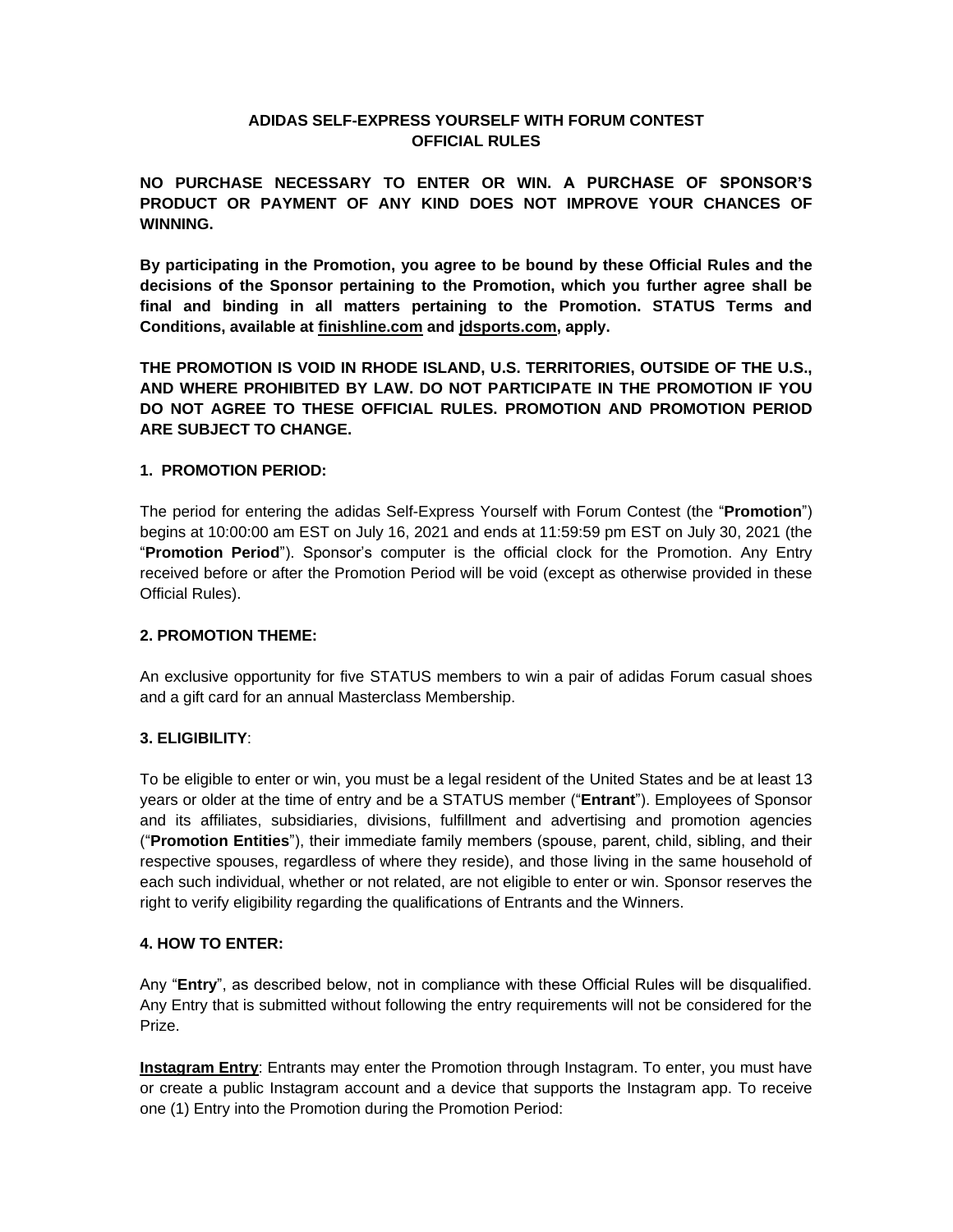- Make sure you're a STATUS Member. Not a member? Sign up for STATUS [here.](https://account.finishline.com/register)
- Post one (1) picture of yourself on Instagram wearing the adidas Forum casual shoes within your personal style
- Tag @finishline, @finishlinewomen, @jdsportsus and @adidas in your photo; and
- Include the #MyVaristyStyleSweeps hashtag

(collectively the "**Entry Requirements**"). Any entry that is submitted without following the Entry Requirements will not be considered for the Prize.

By entering via a third party social network site, you are authorizing Sponsor to access and utilize portions of your social network site information. Sponsor reserves the right, at any time and for any reason or for no reason, to disassociate any person from its social media network page/following by any means then technically available to it (for example, "blocking" your account from liking or following Sponsor's account).

Entrant acknowledges that Sponsor cannot control certain factors relating to use of the Instagram platform, including, without limitation, errors, cancellation of accounts or technical malfunctions that may affect any Entrant's ability to enter, win, view, be advised of, be eligible for or be properly considered in the Promotion. Multiple Entrants are not permitted to share the same email address or Instagram account. Any attempt by any Entrant to obtain more than the stated number of entries by using multiple/different Instagram accounts, email addresses, identities, registrations and logins, or any other methods will void that Entrant's Entry and that Entrant may be disqualified. Each potential winner may be required to show proof of being an authorized account holder. In the event of a dispute regarding the identity of a User, a person who can demonstrate the ability to log into the applicable account with the correct user name and password will be deemed the User who submitted the entry. Sponsor may message Entrant via Instagram direct message to obtain email address for verification. Instagram is not a sponsor, does not endorse, and is in no way affiliated with the Promotion.

**Instagram Entries via Wireless Mobile Devices:** If Entrant opts to participate in this Promotion via Instagram, the Promotion must be via Entrant's wireless mobile device (which may only be available via participating wireless carriers and is not required to enter), standard text messaging rates or data charges may apply for each text message or data sent or received from Entrant's handset according to the terms and conditions of Entrant's service agreement with Entrant's wireless carrier. Other charges may apply (such as normal airtime, data charges and carrier charges) and may appear on Entrant's mobile phone bill or be deducted from Entrant's prepaid account balance. Wireless carriers' rate plans or data plans may vary, and Entrant should contact Entrant's wireless carrier for more information on messaging rate plans and charges relating to Entrant's participation in this Promotion. Participation in this Promotion by mobile phone means that Entrant understands that Entrant may receive additional data from Sponsor relating to this Promotion, including notifications to Entrant if Entrant is a potential winner in this Promotion, which will be subject to the charges pursuant to Entrant's carrier's rate plan. Use of Instagram may not be available from all mobile phone service carriers and handset models. Cell phone/internet service may not be available in all areas. Entrant should check Entrant's phone's capabilities for specific instructions.

**Limits**: There is a limit of one (1) Entry per Entrant for the Promotion Period. All Entries become the property of Sponsor. Multiple Entrants are not permitted to share the same email address. In case of dispute as to the identity of any Entrant, an Entry will be deemed made by the Authorized Account Holder of the Instagram account by which the Entry was submitted, where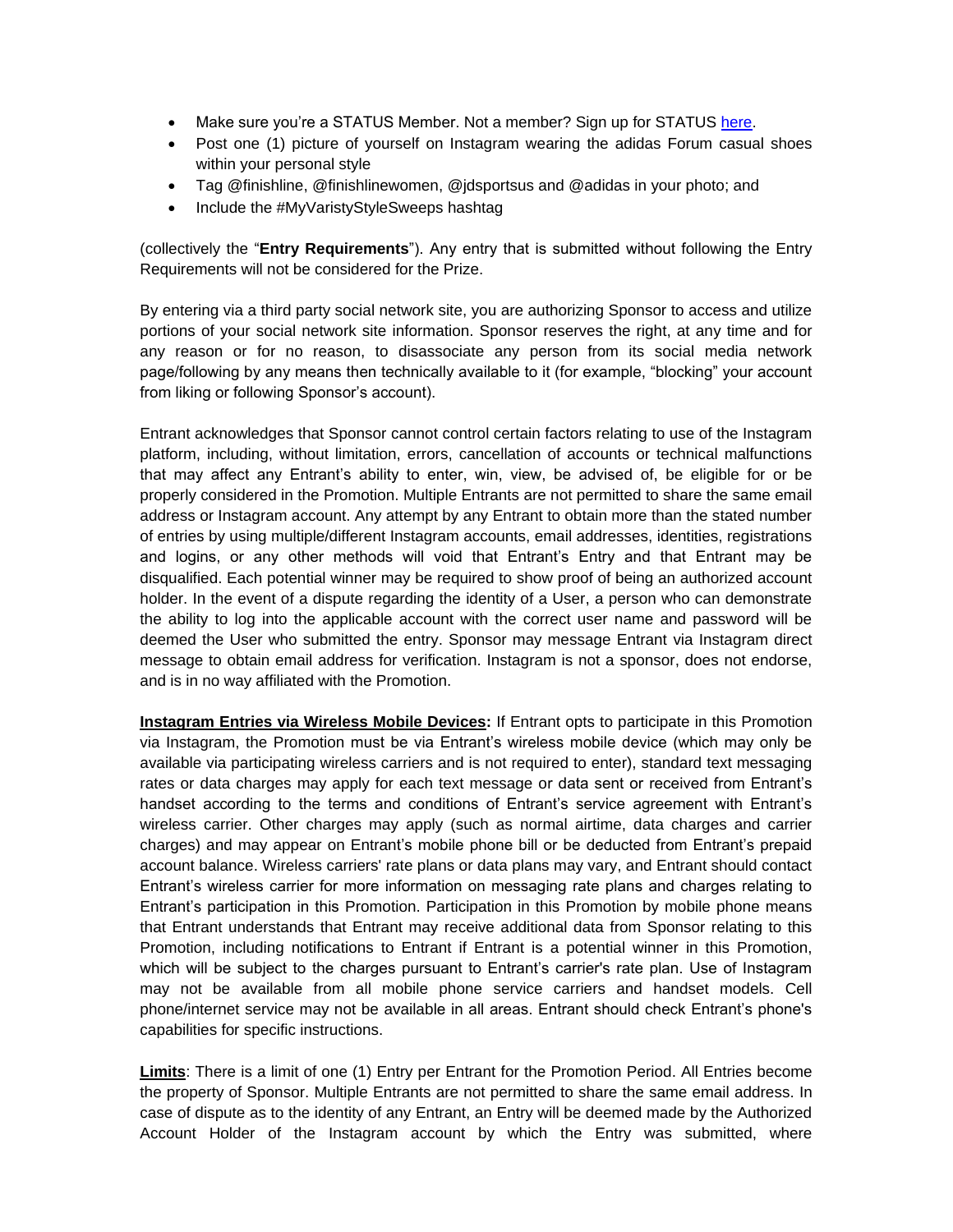applicable. "**Authorized Account Holder**" is defined as the natural person who is assigned to the Instagram account in question. Any Entrant may be requested to provide Sponsor with proof that such Entrant is the Authorized Account Holder of the Instagram account associated with the Entry. Any attempt by any Entrant to obtain more than the stated number of entries by using multiple/different email addresses, identities, registrations, logins, or any other methods will void that Entrant's entries and that Entrant may be disqualified. Sponsor has the sole discretion to determine whether an Entry is eligible. Any Entry not in compliance with these Official Rules will be disqualified. By entering, you agree to waive any rights you may have to the Entry submitted.

**Technical Issues:** Entrant acknowledges that Sponsor cannot control certain factors, including, without limitation, errors, cancellation of accounts or technical malfunctions that may affect any Entrant's ability to enter, win, view, be advised of, be eligible for or be properly considered in the Promotion or to claim the Prize (where applicable).

**Entrant Data and Privacy:** Submission of the Entry, including any prize notification documents ("Entrant Data"), constitutes your consent for Sponsor to obtain, use, and transfer your name, address, and other details for Promotion administration purposes. Any Entrant Data shall be used in a manner consistent with the consent given by Entrants at the time of entry, with these Official Rules, and with Sponsor's Privacy Policy, which can be found at finishline.com. By accepting a Prize, Winner consents to the use of his/her name, likeness, voice, photograph, opinions, and/or other information, for promotional purposes by Sponsor and its designees in any media, worldwide, including but not limited to Sponsor's website, finishline.com, and accounts on various social media sites (such as Instagram, YouTube or Facebook) without additional compensation or consideration to Entrant or Winner, except where prohibited by law ("Promotions"). All copyright, trademark, or other intellectual property rights in such Promotions shall be owned by Sponsor or its licensors, and Winner hereby disclaims and waives any claim of right to such Promotions. Such Promotions shall be solely under control of Sponsor or its licensors, and Winner hereby waives any claim of control over the Promotions' content, as well as any possible claims of misuse of Winner's name under contract, tort, or any other theory of law.

## **5. CONTENT GUIDELINES**

As used in these Official Rules, "**Content**" refers to all information, photos, hashtags, captions, descriptions, comments or other content an Entrant submits in connection with an Entry.

By submitting an Entry, an Entrant represents and warrants that: (a) Entrant's Content is Entrant's original work; (b) Entrant's Content has not been previously published; (c) Entrant's Content has not been copied from others; (d) Entrant's Content does not violate any rights of any other person or entity (including, but not limited to, copyrights, trademark rights, rights of privacy and publicity); (e) Entrant has permission to use the name or likeness of any person featured in Entrant's Content; and (f) the publication of the Content will not infringe on the rights of any person or entity.

All Content must conform to the following guidelines:

- Content must be in a format acceptable to and comply with the terms of Instagram.
- Content must not have been generated by automated or like methods of submission.
- Content must not contain any personally identifiable information.
- Content must not include anything that is unlawful, obscene, offensive, provocative, sexually explicit, pornographic, violent, discriminatory or otherwise objectionable.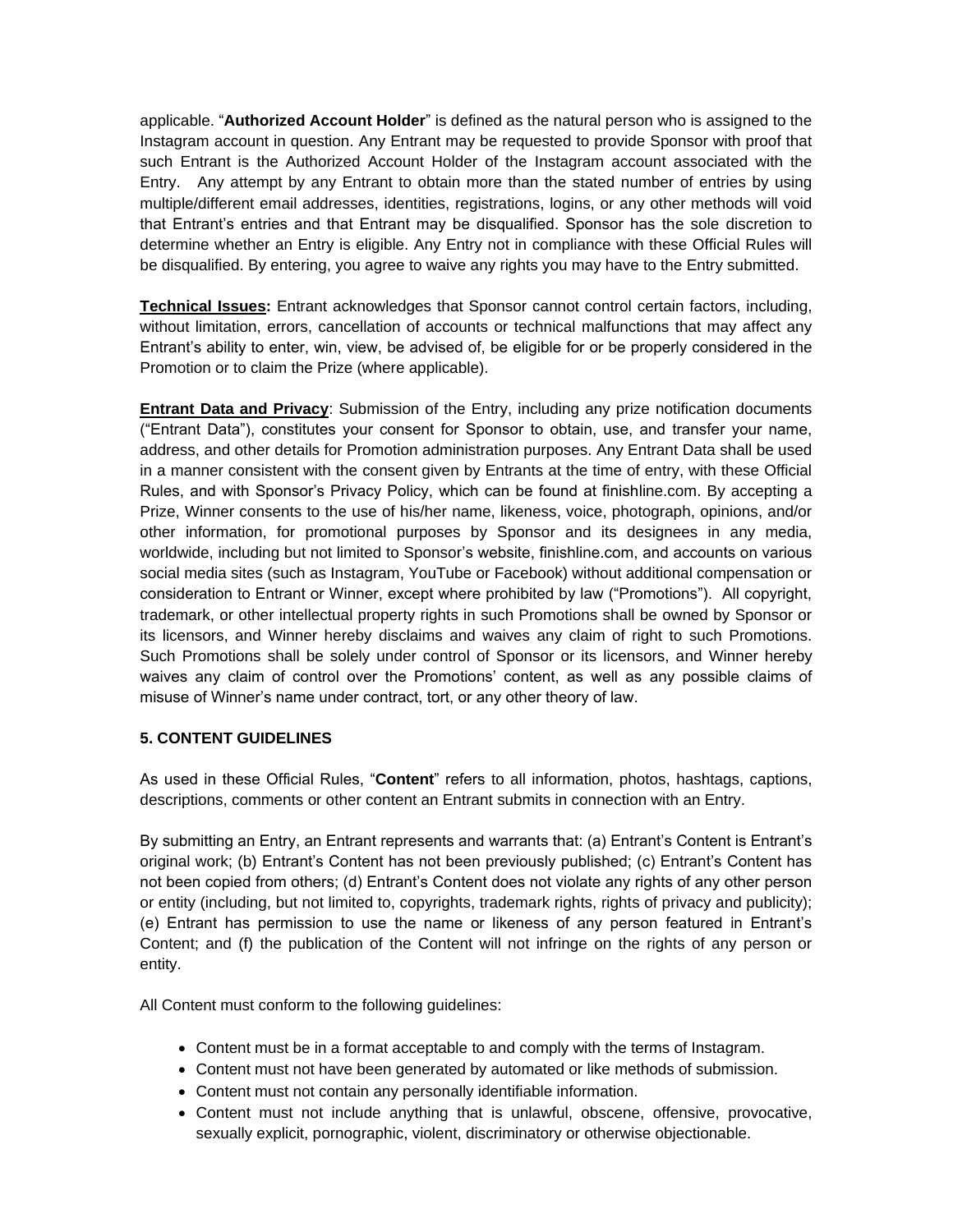- Content must not promote alcohol, illegal drugs, tobacco or firearms/weapons (or use of any of the foregoing).
- Content must not promote any activities that are unlawful or appear to be unsafe or dangerous.
- Content must not defame, misrepresent or contain disparaging remarks about Sponsor or its products and services or other persons, entities or products.
- Content should not promote any particular political agenda or message.
- Content should not communicate messages or images inconsistent with the positive images and/or goodwill to which Sponsor wishes to associate.

Sponsor reserves the right to remove or otherwise take-down any Content submitted by an Entrant that does not comply with these Official Rules.

## **6. JUDGING, PRIZES, PRIZE DRAWING AND ODDS OF WINNING:**

**Judging**: Entries will be judged by a qualified panel of judges, selected by representatives of Sponsor, in their sole discretion, and whose decisions are final and binding in all matters relating to the selection of Winners in this Promotion (the "**Judges**"). Entries will be judged on the following criteria: 25% Creativity; 25% Quality; and 50% Originality. In the case of a tie for the Winners, tied Entries will be broken by cumulative points awarded for "Creativity, and Originality". If a tie continues, then tie(s) will be broken by the Entry with the highest cumulative point score for "Originality."

**Winners:** There will be five (5) winners selected by Sponsor (each individual a "**Winner**" and collectively the "**Winners**"). Odds of winning depend on number of total eligible Entries received during the Promotion Period. Prize awards are subject to verification of eligibility, compliance with these Official Rules and size availability. The Winners will be selected by Sponsor by August 2, 2021. The Winners will be notified via direct message on Winner's Instagram account. A representative of Sponsor will make at least one (1) attempt to notify the Winner. The Winner will have 48 hours to respond and claim the Prize. The Winner may be emailed by Sponsor (with or subsequent to the Winner notification email) a Declaration of Eligibility and Release of Liability/Publicity Form ("**Declaration**") and/or form W-9 (Tennessee residents need not sign the publicity releases). The Winner will then be required to sign and return the Declaration and/or form W-9 within the time period stated by Sponsor. If the Winner is under the age of majority in their state of residence, the Winner's parent or guardian may, in Sponsor's sole discretion, be required to sign and return a Declaration and/or form W-9 within the time period stated by Sponsor. Non-winning entries will not carry forward or included in any subsequent Promotion prize drawings. The Winner is solely responsible for filing all required tax forms and returns and all federal, state and local taxes and other fees associated with Prize receipt and use.

**Prize Details**: Total of one (1) Prize per Winner. The "**Prize**" consists of one (1) pair of adidas Forum casual shoes and one (1) Masterclass e-gift card with \$180.00 pre-loaded onto the gift card for an annual Masterclass Membership. The Winner will be awarded a Prize in the size selected by Winner (subject to availability) where applicable. Style of Prize may be selected by Sponsor in its sole discretion. A Prize is non-transferable. Approximate retail value of a Prize \$330.00: one (1) pair of adidas Forum casual shoes (\$150.00), and one (1) Masterclass e-gift card with \$180.00 pre-loaded onto the gift card for an annual Masterclass Membership (\$180.00). Approximate retail value of al Prizes: \$1,650.00.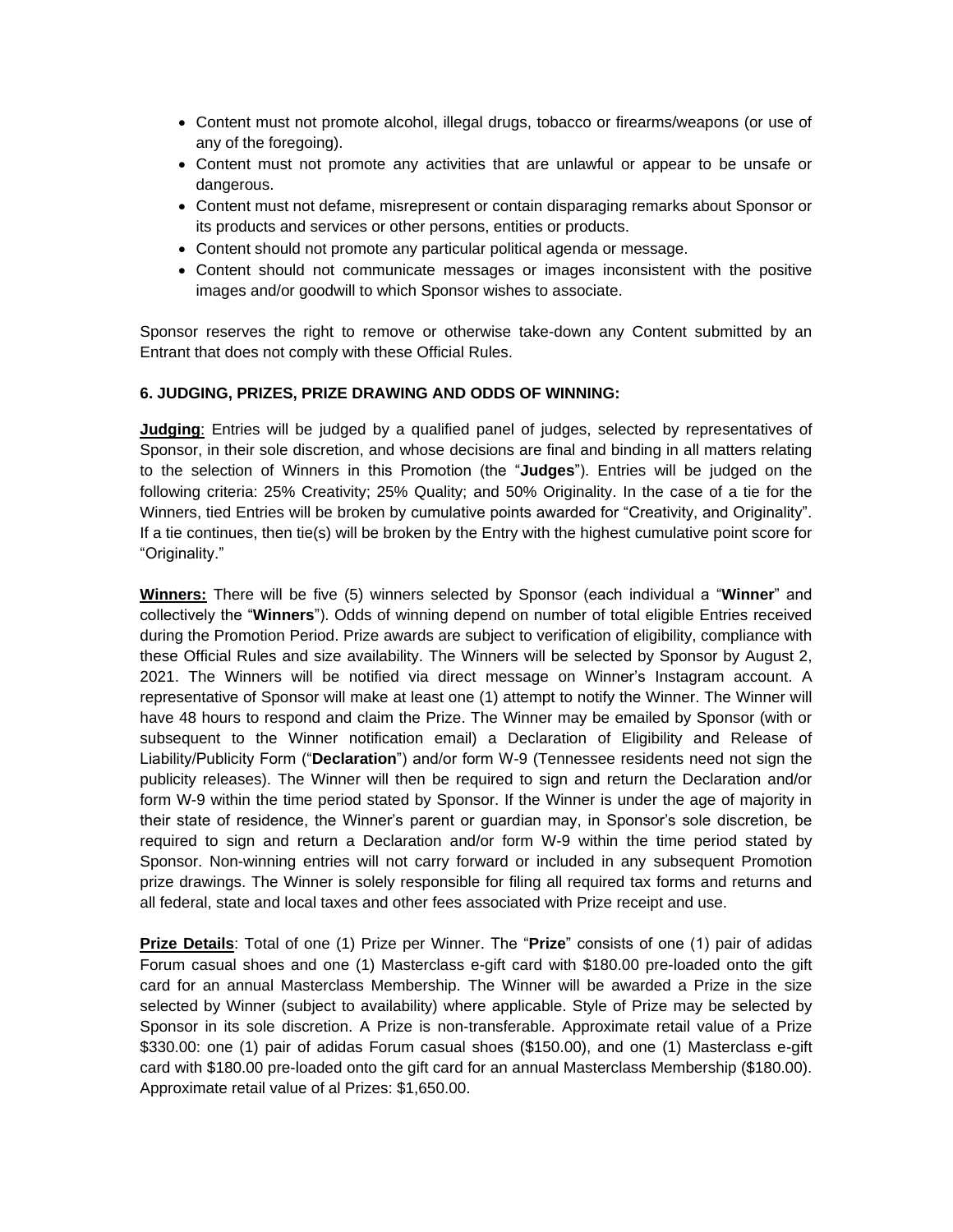**Prize Awarding**: Prize will be awarded, provided more than enough entries have been received. Sponsor will mail the footwear portion of the Prize to the mailing address associated with the Winner's STATUS account. The Masterclass e-gift card portion of the Prize will be emailed to the Winner to the email address associated with the Winner's STATUS account. A Winner may be requested to provide Sponsor with proof that such Winner is an authorized account holder of a STATUS account before Prize can be fulfilled by Sponsor. A Prize is not redeemable for cash (except as otherwise required by law). A Prize is the sole responsibility of a Winner upon receipt and will not be replaced by Sponsor if lost or stolen. No assignment, transfer or substitution of the Prize will be permitted except by Sponsor, who reserves the right to substitute a Prize of equal or greater value. By accepting a Prize, a Winner agrees to release and hold the Released Parties, including the Sponsor, harmless against any and all claims, damages, losses, expenses and liability for any injury or damage caused, or claimed to be caused, by the acceptance or use of any Prize.

The Winner may not designate another person as the Winner. Any portion of a Prize not accepted or unclaimed by the Winner will be deemed forfeited by the Winner. If the Winner cannot be reached by Sponsor, does not respond within the required time to Sponsor's attempt to notify the Winner or by the deadline set by the Sponsor for the return of any completed and signed Declaration and/or form W-9 or is otherwise unable or unwilling to accept the Prize, the Winner will be deemed to have forfeited the Prize and Sponsor may select an alternative Winner and award the Prize to that alternative Winner. Sponsor is not responsible for the inability of any Winner to accept any Prize for any reason.

# **7. ENTRY DISQUALIFICATION AND PROMOTION CHANGES:**

Incomplete and unintelligible Entries, and Entries that do not fully comply with all of the requirements set forth in these Official Rules including without limitation the Content Guidelines, may be disqualified.

Sponsor reserves the right, in its sole discretion, to (a) change the Promotion at any time without liability to Entrants or third parties, including if and when Sponsor becomes aware of any circumstances or occurrence which would materially affect the Promotion's administration, security, fairness, integrity or proper conduct; (b) disqualify any Entrant or Winner whose conduct is contrary to the spirit and intention of the Promotion and these Official Rules or for any other reason Sponsor deems appropriate and to declare as void any applicable Entry or Entries; or (c) modify, cancel or suspend the Promotion or any part of it at any stage for any reason, including circumstances beyond Sponsor's reasonable control.

Without limiting the foregoing, if the Sponsor elects to modify, cancel or suspend the Promotion for reasons which may include, without limitation, unauthorized intervention, fraud, technical failures or any other causes which may affect or corrupt the administration, security, fairness, integrity or proper conduct of the Promotion, then Sponsor reserves the right to void any and all Entries and select the Winner from among all eligible, non-suspect Entries received up to the time of modification, cancellation or suspension of the Promotion.

Without limiting the foregoing, Sponsor reserves the right to, in its sole discretion, disqualify any Entrant it finds to be tampering with the entry process or the operation of the Promotion. Sponsor may prohibit an Entrant from participating in the Promotion or winning a Prize if, in its sole discretion, it determines that said Entrant is attempting to undermine the legitimate operation of the Promotion by cheating, hacking or engaging in other unfair playing practices (including by the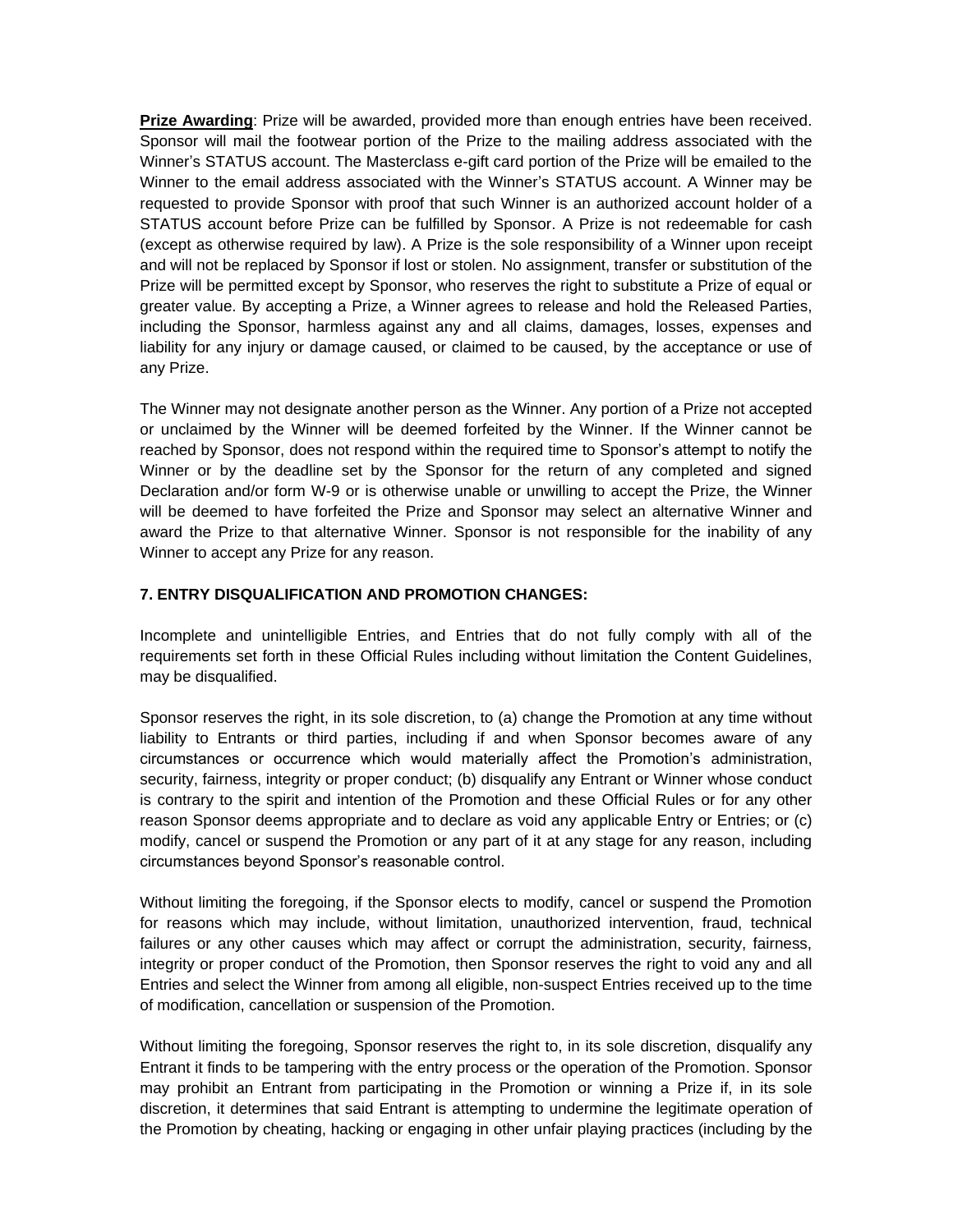use of automated quick entry programs) or intending to annoy, abuse, threaten or harass any other Entrants or Sponsor agents or representatives. By way of example, any attempt by an Entrant to obtain more than the permitted number of Entries by using multiple or different user accounts or methods of entries will void all of that Entrant's Entries and that Entrant may be disqualified.

# **8. GENERAL:**

The Promotion is subject to all federal, state, provincial and local laws and regulations. By participating in the Promotion, an Entrant acknowledges compliance with these Official Rules and all decisions of Sponsor, which are final in all matters relating to the Promotion. Any waiver of any obligation hereunder by Sponsor does not constitute a general waiver of any obligation to Entrants. Sponsor's failure to enforce any term of these Official Rules shall not constitute a waiver of that provision.

## **9. DISCLAIMERS:**

To the maximum extent permitted by applicable law: Sponsor is not responsible for (a) typographical or other errors in the offer or administration of the Promotion, including but not limited to errors in advertising, these Official Rules, the selection and announcements of the Winner or the distribution of any Prize; (b) Entries not received within the Promotion Period or Entries that are otherwise lost, late, damaged, delayed or incomplete; (c) any interrupted or unavailable network, server or other connections, miscommunications, failed telephone, computer hardware, software and other technical failures of any kind, including injury or damage to any person's computer relating to or resulting from participating in the Promotion; (d) unauthorized intervention, delayed, jumbled or garbled computer transmissions or other errors of any kind, whether human, mechanical or electronic, including without limitation, the incorrect or inaccurate capture of Entry information online whether caused by Internet users or any of the equipment or programming associated with or utilized in the Promotion, regardless of cause that may limit a person's ability to participate in the Promotion.

All trade names and trademarks are trademarks or registered trademarks of their respective owners. Use of trade names and trademarks of third parties by Sponsor does not imply Sponsor's any affiliation with or endorsement by them.

TO THE MAXIMUM EXTENT PERMITTED BY APPLICABLE LAW: WITH RESPECT TO A PRIZE, SPONSOR MAKES NO REPRESENTATIONS AND GRANTS NO WARRANTIES, EXPRESS OR IMPLIED, EITHER IN FACT OR BY OPERATION OF LAW, BY STATUTE OR OTHERWISE, AND SPONSOR SPECIFICALLY DISCLAIMS ANY WARRANTIES, WHETHER WRITTEN OR ORAL OR EXPRESS OR IMPLIED, INCLUDING ANY WARRANTY OF QUALITY, MERCHANTABILITY, FITNESS FOR A PARTICULAR USE OR PURPOSE OR NONINFRINGEMENT.

## **10. RELEASE:**

To the maximum extent permitted by applicable law, Entrants waive any and all claims of liability against Sponsor and its affiliates, parents and subsidiaries and its and their respective owners, officers, directors, employees, agents, representatives, successors and assigns (collectively, the "**Released Parties**") arising from any claims, damages, losses, expenses and liability of any kind (collectively, **Losses**") arising from or otherwise related to the Promotion, including without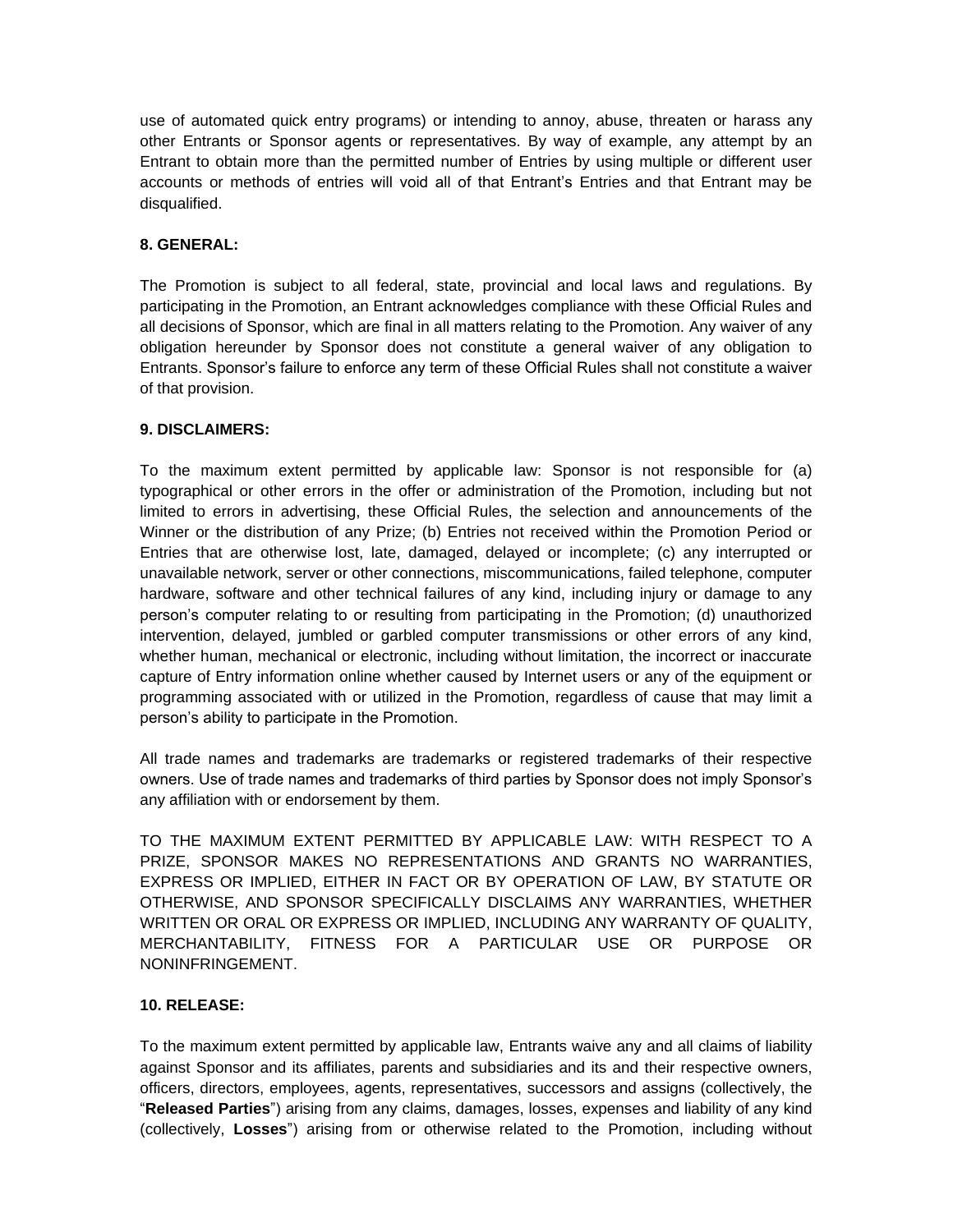limitation any Losses arising from or otherwise related to an Entrant's participation in the Promotion or from a Winner's acceptance or use of any Prize awarded. The foregoing release shall not apply to any Losses arising from Sponsor's own negligence or more culpable conduct or omissions.

## **11. LIMITATION OF LIABILITY:**

To the maximum extent permitted by applicable law, in no event will any of the Released Parties be responsible or liable for any damages or losses of any kind, including direct, indirect, incidental, consequential or punitive damages arising out of or otherwise relating to the Promotion or any Prize, including without limitation any Losses arising from or otherwise related to an Entrant's participation in the Promotion or from a Winner's acceptance or use of any Prize awarded. Some jurisdictions do not allow the limitations or exclusion of liability for incidental or consequential damages, so the foregoing limitation may not apply to an Entrant.

# **12. DISPUTES; GOVERNING LAW:**

This Promotion is conducted in English. By participating in the Promotion, an Entrant waives all rights to trial in any action or proceeding instituted in connection with these Official Rules, including, without limitation, the Promotion. Any controversy or claim arising out of or relating to these Official Rules and/or the Promotion shall be settled by binding arbitration in accordance with the commercial arbitration rules of the American Arbitration Association. Any such controversy or claim shall be arbitrated on an individual basis, and shall not be consolidated in any arbitration with any claim or controversy of any other party. The arbitration shall be conducted in the State of Indiana, City of Indianapolis. BY AGREEING TO ARBITRATION, AN ENTRANT UNDERSTANDS AND AGREES THAT THE ENTRANT IS WAIVING ENTRANT'S RIGHTS TO MAINTAIN OTHER AVAILABLE RESOLUTION PROCESSES, SUCH AS A COURT ACTION OR ADMINISTRATIVE PROCEEDING, TO SETTLE THEIR DISPUTES.

THESE OFFICIAL RULES AND THE INTERPRETATION OF ITS TERMS SHALL BE GOVERNED BY AND CONSTRUED IN ACCORDANCE WITH THE LAWS OF THE STATE OF INDIANA WITHOUT REGARD TO ITS CONFLICTS OF LAWS RULES. For any matters which are not subject to arbitration as set forth in these Official Rules and/or in connection with the entering of any judgment on an arbitration award in connection with these Official Rules and/or the Promotion, Entrant irrevocably submits and consents to the exclusive jurisdiction and venue of the state and federal courts located in or closest to the City of Indianapolis in the State of Indiana. Entrant agrees not to raise the defense of forum non conveniens.

*ANY ATTEMPT BY AN ENTRANT TO DELIBERATELY DAMAGE ANY WEBSITE OR UNDERMINE THE LEGITIMATE OPERATION OF THE PROMOTION MAY BE A VIOLATION OF CRIMINAL AND CIVIL LAWS AND SHOULD SUCH AN ATTEMPT BE MADE, THE SPONSOR RESERVES THE RIGHT TO SEEK DAMAGES FROM ANY SUCH PERSON TO THE FULLEST EXTENT PERMITTED BY LAW.*

**13. WINNER'S LIST:** If you live in a state that requires Sponsor to disclose the list of Winners following the Promotion and you would like such a list, please send a self-addressed, stamped envelope within sixty days after the Winner selection to: JD Finish Line, c/o Loyalty Program Manager, 1881 9th St., Suite 120, Boulder, CO 80302 or via email to loyalty@finishline.com with adidas Self-Express Yourself with Forum Contest Winner List as the letter title or email subject.